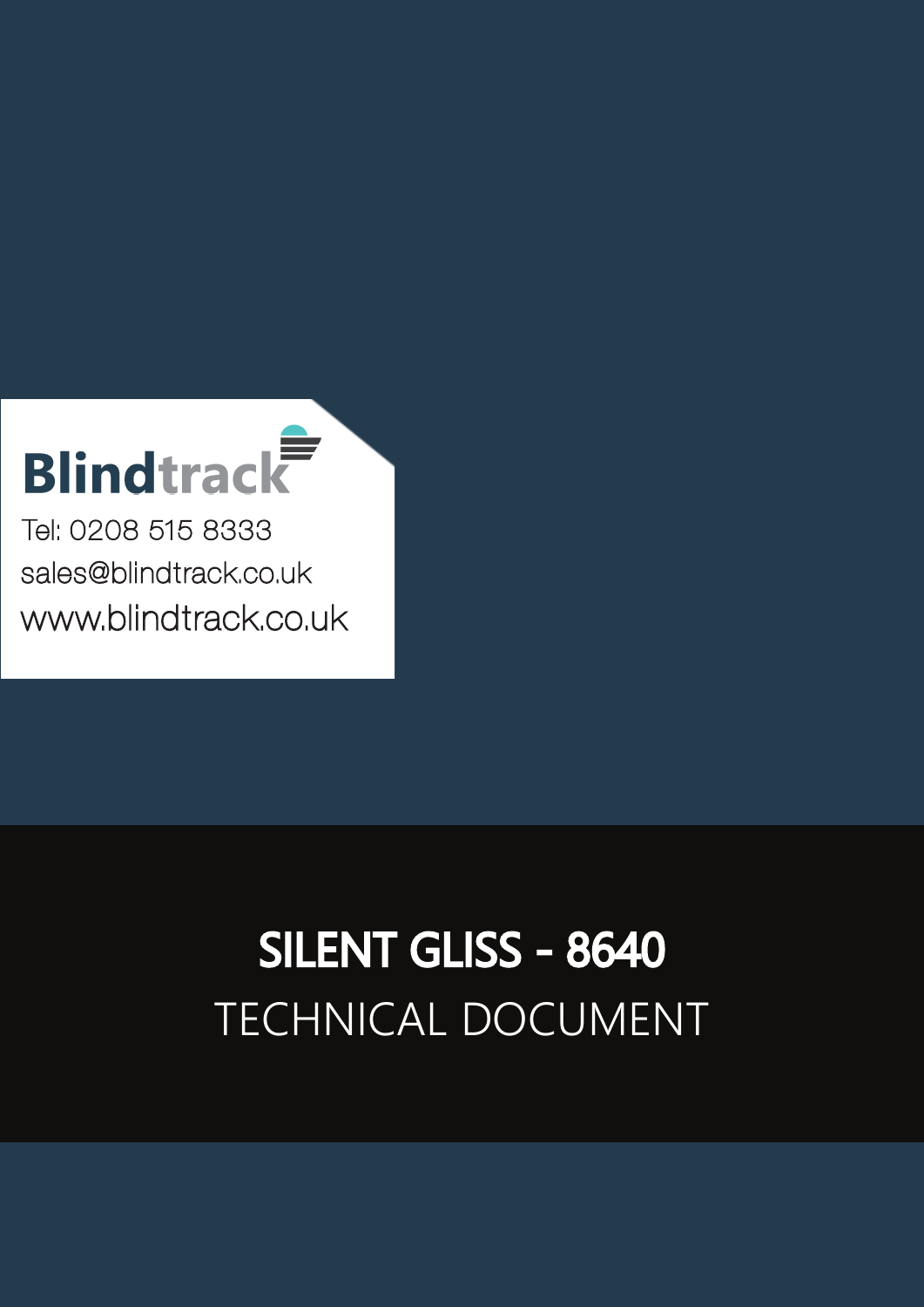# SG 8640





## PRODUCT INFORMATION

- *– Operation: motorised*
- *– Range: S L*
- *– Fitting: ceiling, wall, recess*
- *– Colours: white RAL 9016, special colours possible*
- *– Fabrics: refer to Silent Gliss fabric collection*

#### *Features:*

- *– Tensioned roller blind*
- *– Various control options*
- *– Any angle*
- *– Fabric zip technology*
- *– Dim Out with appropriate fabric selection*

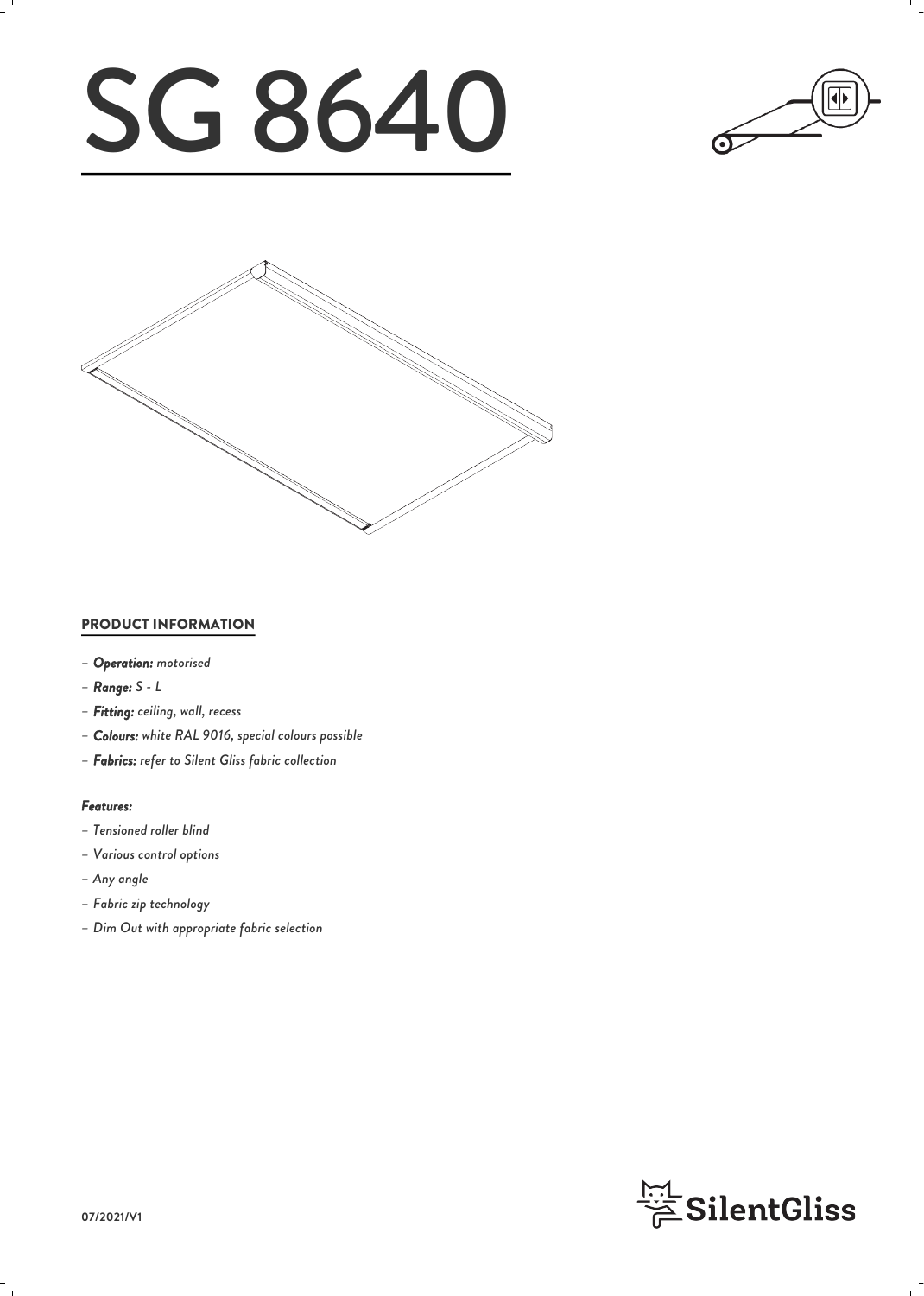# SYSTEM SPECIFICATIONS

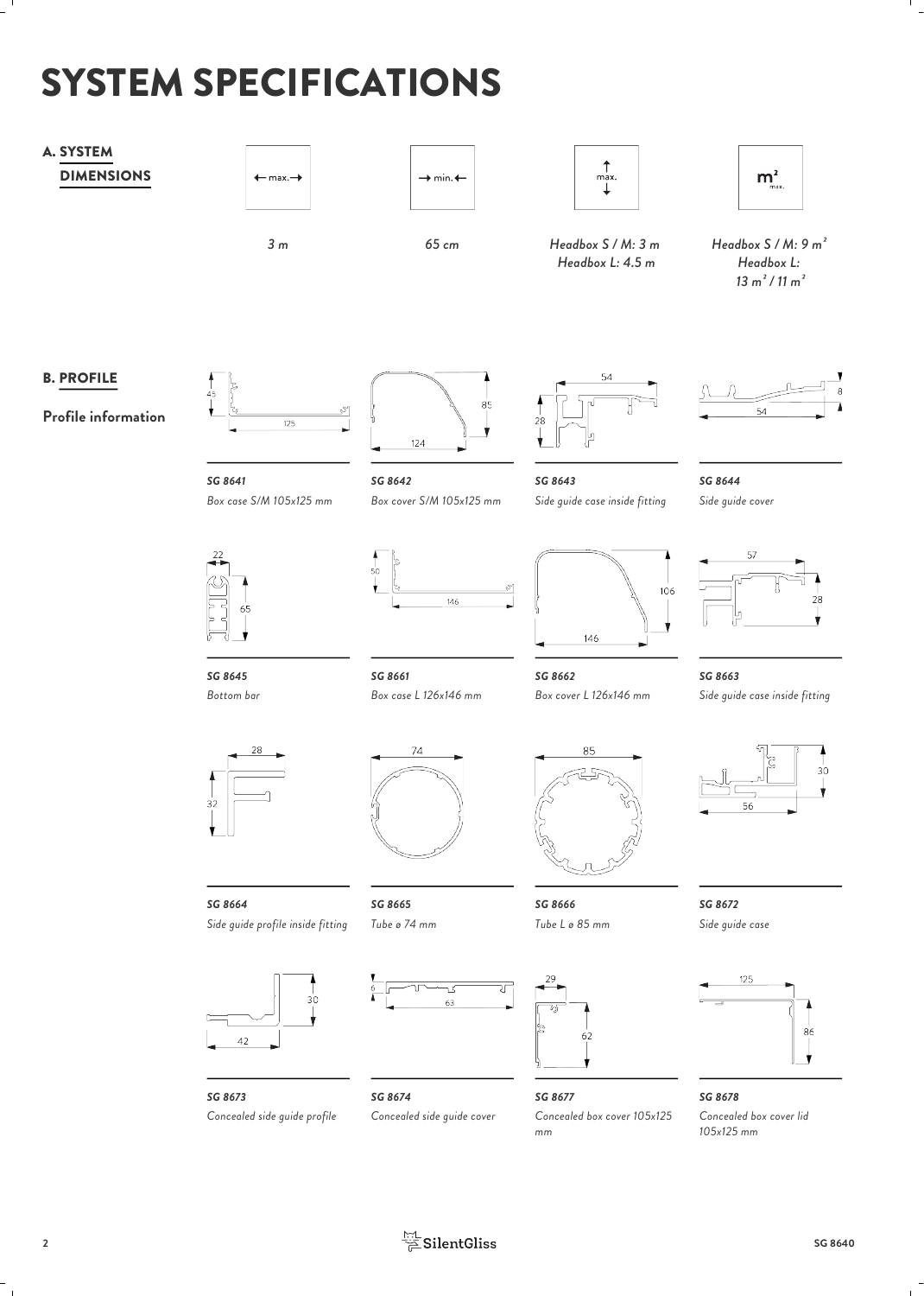



*A: System length B: System width*

# **D. SPECIFICATION**

*Silent Gliss SG 8640 Electrically Operated Tensioned Dimout / Solar Screening Roller Blind System. Supplied made to* SPECIFICATION *measure and complete comprising (key components) motor SG 8657 / SG 8658 , zip profile SG 8659 - System S/M – Box cover SG 8642, box case SG 8641, aluminium tube SG 8665/ System L – box cover 8662, box case SG 8661,* TEXT *aluminium tube SG 8666. Inside fix – Side guide case SG 8663, side guide profile SG 8664. Face fix – side guide case SG 8643, Side guide cover SG 8644. Concealed recess fix option with box covers SG 8677, SG 8678 side guide case SG 8672, side guide profile SG 8673 and side guide cover SG 8674. Controlled via fixed switch / third party control system subject to suitable interface by others/ SG radio control systems SG 9940 / SG 0450 with external receiver. All radio control components supplied at additional cost. All wiring to be strictly in accordance with Silent Gliss wiring diagrams. Fabric to be chosen from the Silent Gliss fabric range, Price Group 1 / price group 2.*

# FITTING



*For detailed fitting information, visit the Silent Gliss* FITTING *website.*

# **Fixing points**





*Inside recess fitting A: Face fitting B: Concealed recess fitting C:*

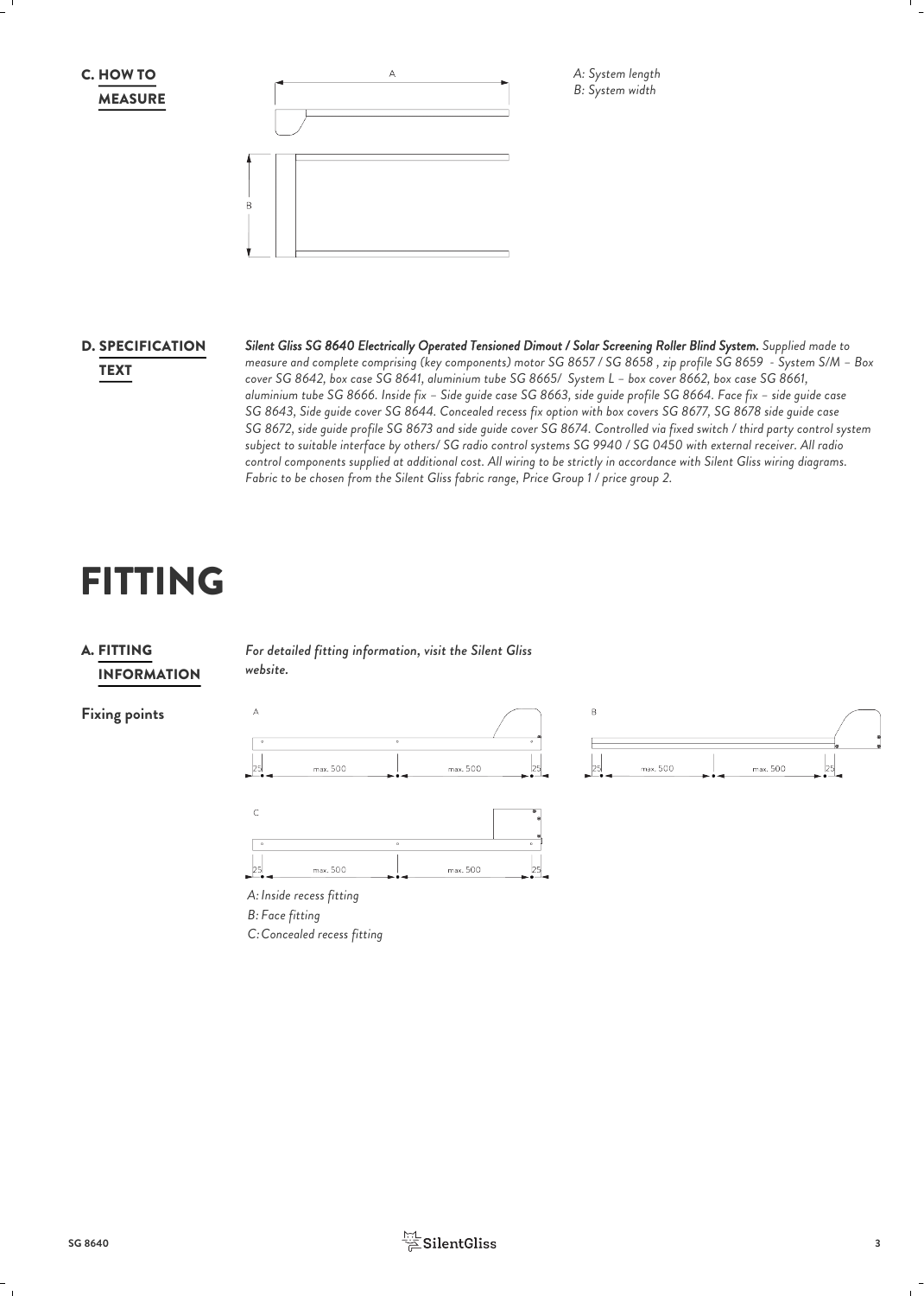# Headbox dimensions <sup>A</sup>



*Headbox L A: Headbox S / M B:*





*\*recess depth required to fully conceal hem bar when retracted!*

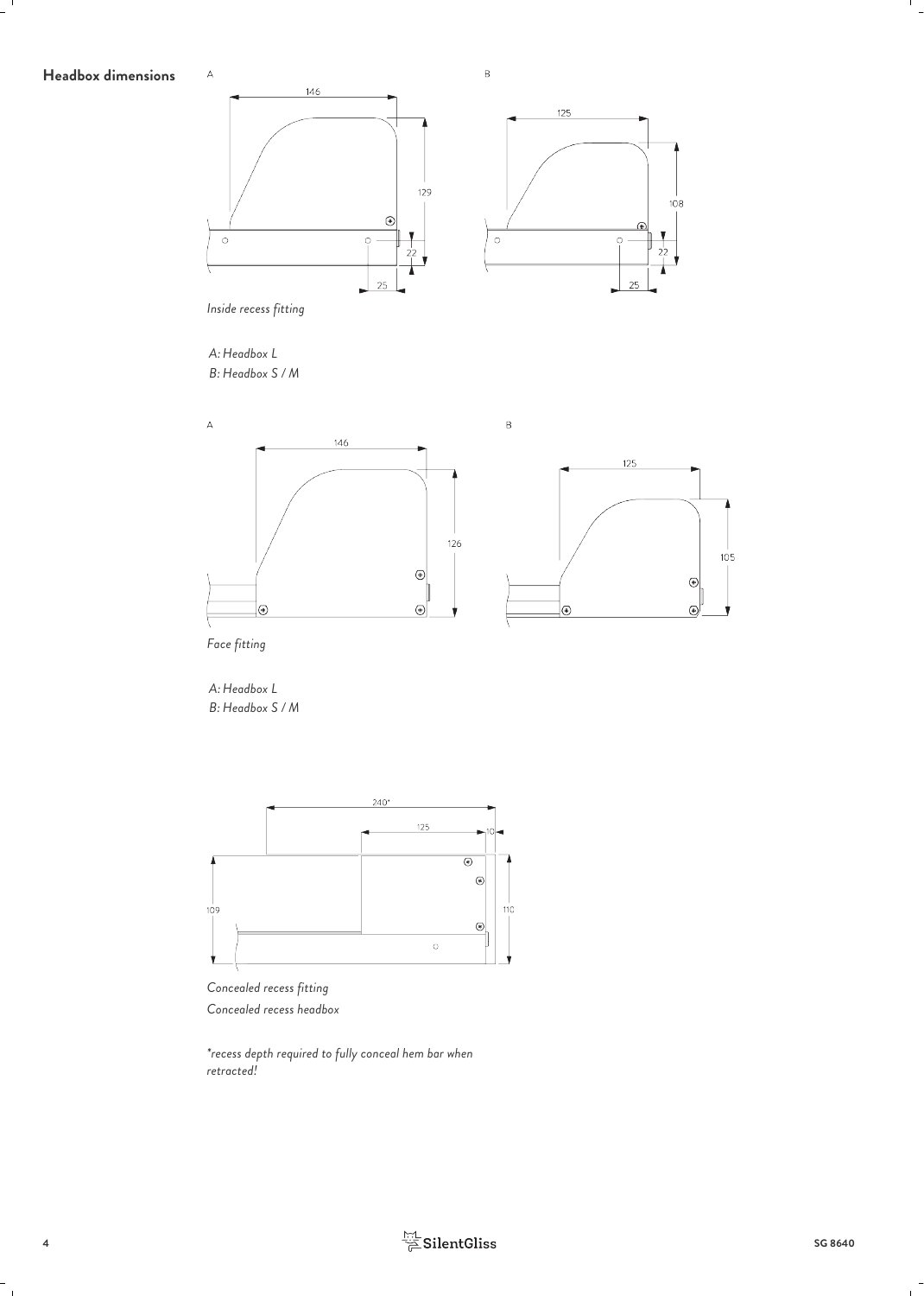

#### *Headbox S / M: A:*

*3 m wide x 3 m draw / 9 m² any angle*

#### *Headbox L: B:*

*3 m wide x 4.5 m draw / 13 m² no greater than 30° from vertical*

#### *Headbox L: C:*

*Max. 2.5 m wide x 4.5 m draw / 11 m² greater than 30° from vertical*

*Concealed recess option max. 3 m wide x 3 m draw any angle.*

# FITTING



# C. FACE FITTING



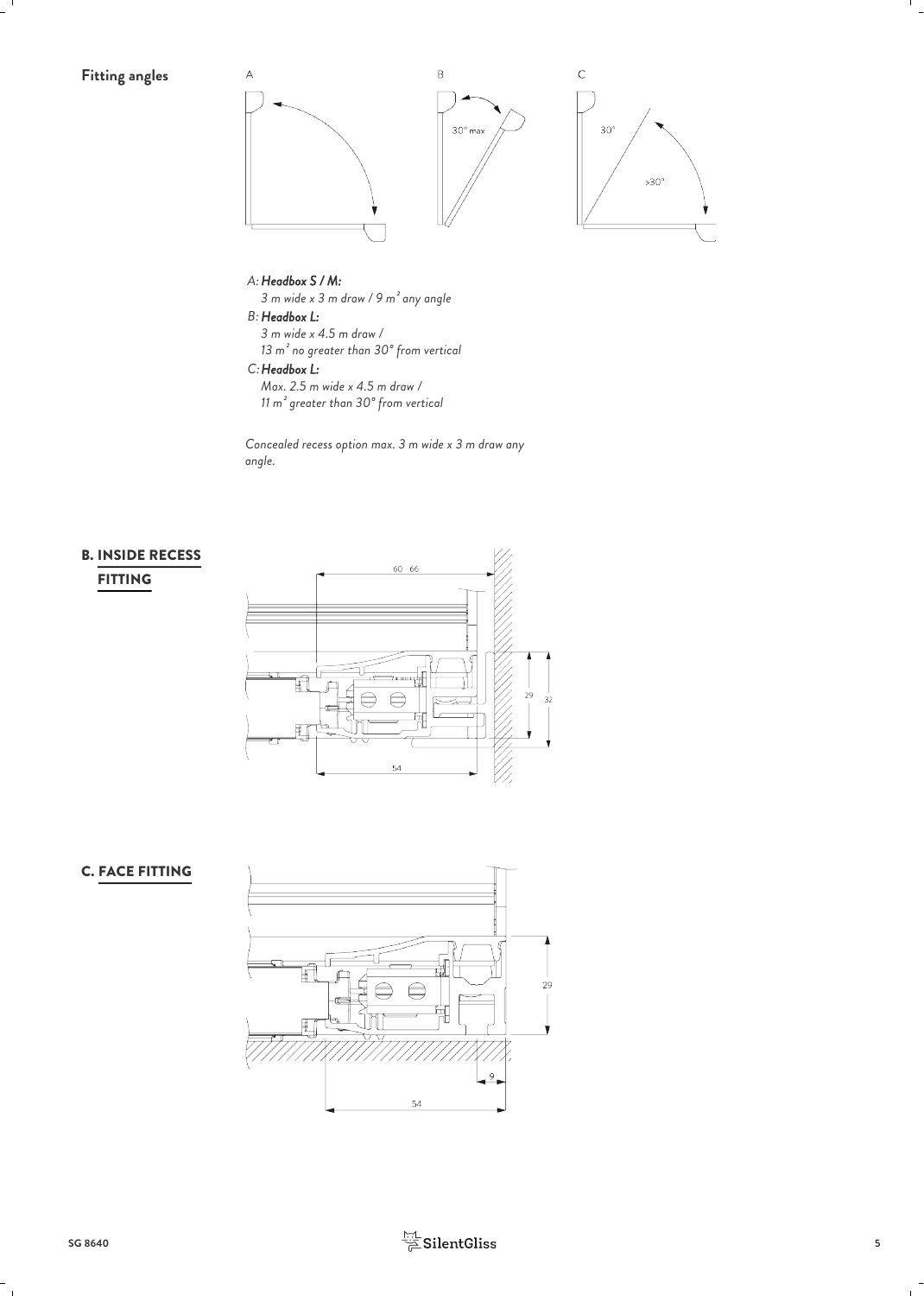



*\*recess depth required to fully conceal hem bar end caps \*\*min. 125 mm if head box lid is used*

# MOTOR & CONTROLS

# FEATURES

| A. MOTOR<br><b>FEATURES</b> | Motor                                                                     | SG 8657/<br>SG 8658 |
|-----------------------------|---------------------------------------------------------------------------|---------------------|
|                             | Motor Features                                                            |                     |
|                             | Soft start / stop                                                         | $\bullet$           |
|                             | Electronic end-stop                                                       |                     |
|                             | Electronic revolution counter (unlimited revolution)                      | п                   |
|                             | Cable connectable with plug into motor                                    |                     |
|                             | IP class                                                                  | <b>IP30</b>         |
|                             | <b>Control Features</b>                                                   |                     |
|                             | Mains power control                                                       | г                   |
|                             | SG Control L (external receiver required)                                 |                     |
|                             | SG Control R (external receiver required)                                 | г                   |
|                             | Suitable for most major home automation systems (with suitable interface) |                     |

# SPECIFICATIONS

| <b>B. MOTOR</b><br><b>SPECIFICATIONS</b> | Motor             | Voltage     | Current | Frequency  | Speed    |
|------------------------------------------|-------------------|-------------|---------|------------|----------|
|                                          |                   |             |         |            |          |
|                                          | SG 8657 / SG 8658 | 100-240 VAC | 0.8A    | 50 / 60 Hz | $12$ rpm |

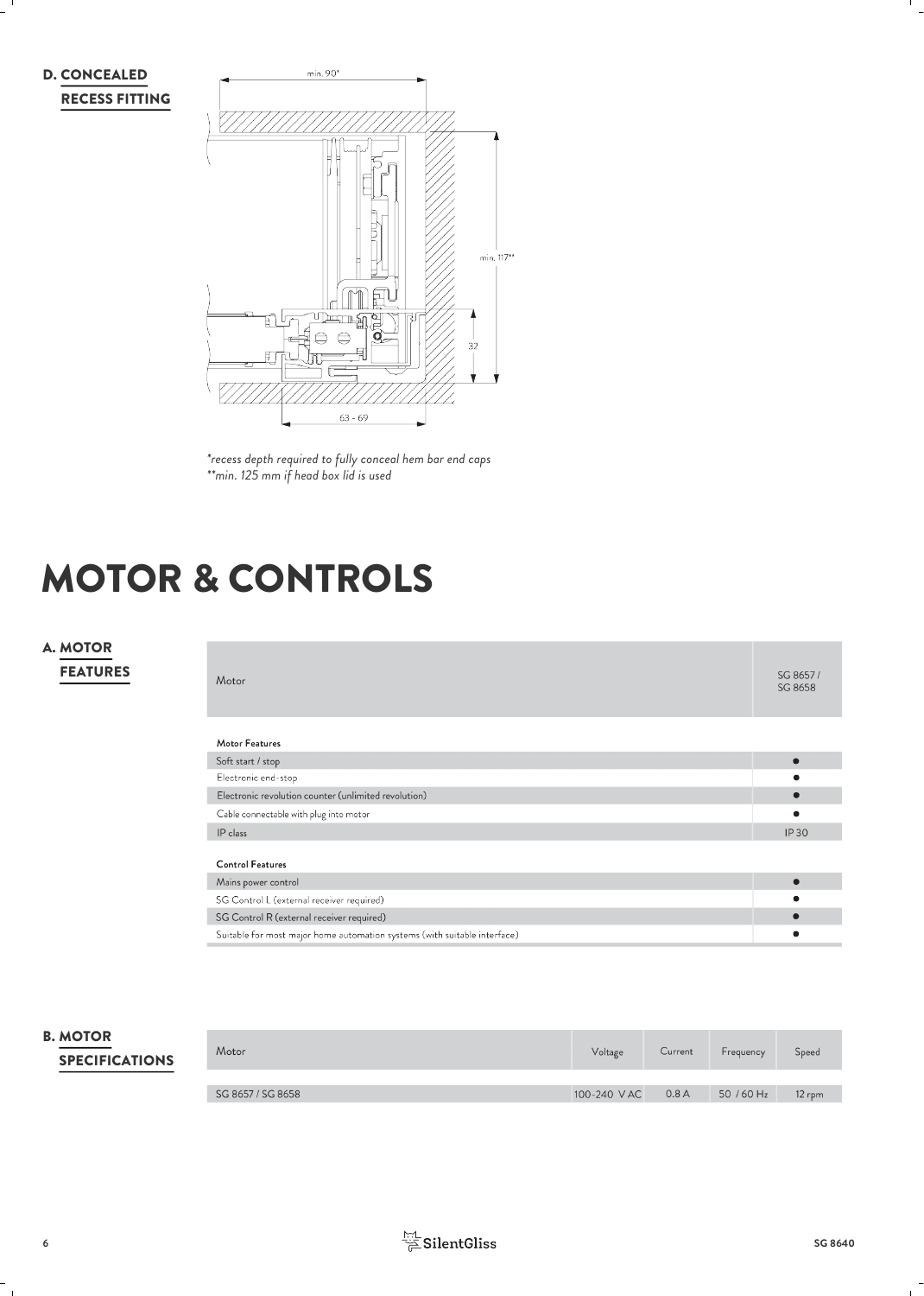# **METHODS C. OPERATING**

*See catalogue "controls" for details.* OPERATING



Þ



**Wall Switch** *System can be operated by fixed wall switch.*

**SG Control L** *Various radio hand-held and wall transmitters available. An external receiver is required.*

*Silent Gliss Move App.*

**SG Control R** *Various radio hand-held and wall transmitters available. An external receiver is required.*

*Refer to the Silent Gliss website.*



D. WIRING **Example 20** WIRING<br>DIAGRAMS

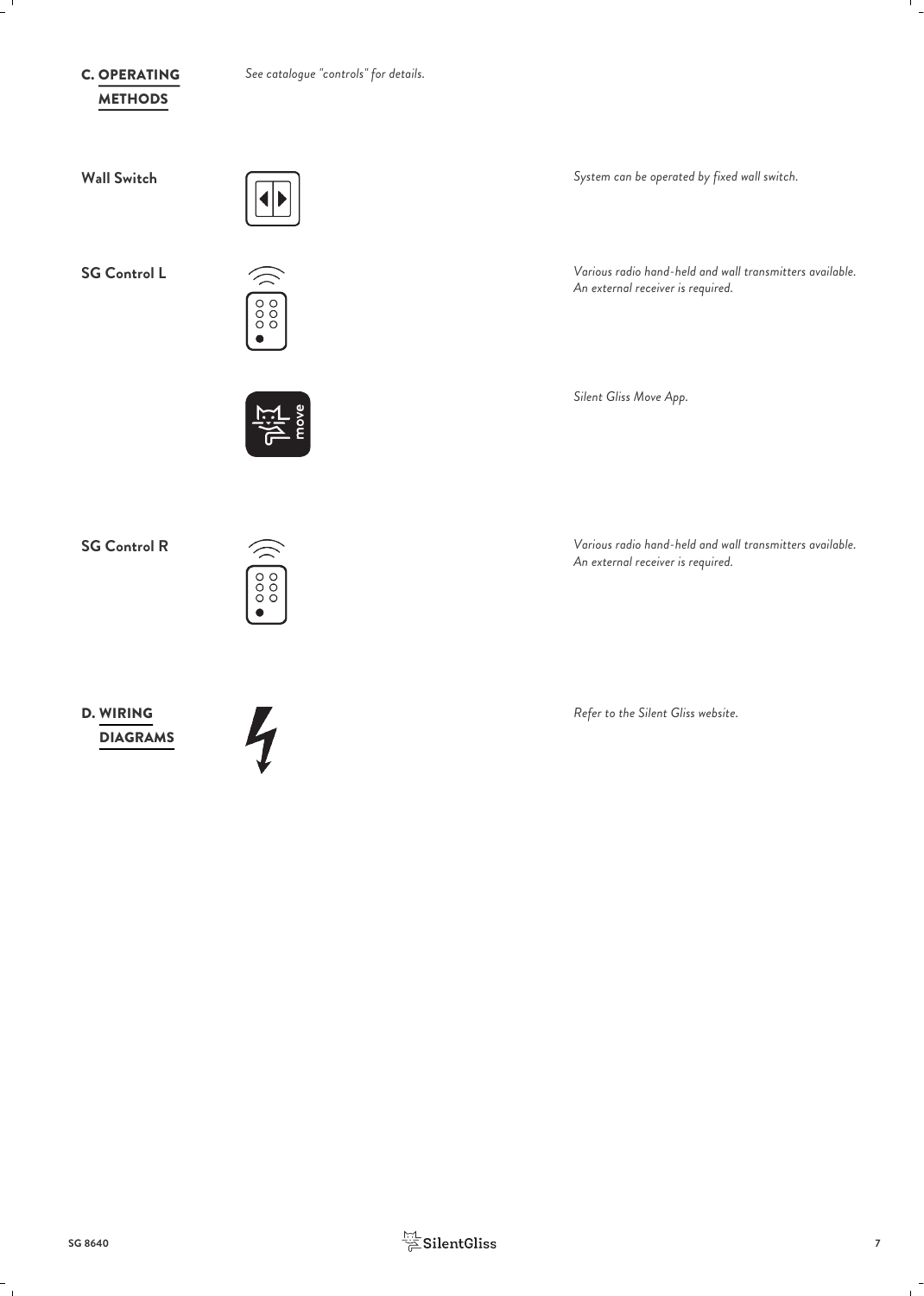# GENERAL NOTES

#### *Dimensions*

- *– Measurements are in mm except where indicated.*
- *– Max. kg relates to fabric incl. accessories (cross rods, etc.).*
- *– Stack size depends on fabric make-up where applicable.*

#### *Fitting*

- *– Installation by qualified fitter only.*
- *– Number of brackets and fitting positions / fixing points vary depending on fitting surface, system weight, fabric make-up, screw / fixing type and obstacles.*
- *– Qualified fitter must use appropriate screws / fixings for each situation.*
- *– Electrical installations must be carried out according to Silent Gliss wiring diagrams and conform to local regulations.*
- *– Check space for cables and plugs!*

## *Child Safety*

- *– All relevant Silent Gliss systems correspond to child safety EN 13120.*
- *– All parties involved must comply with EN 13120.*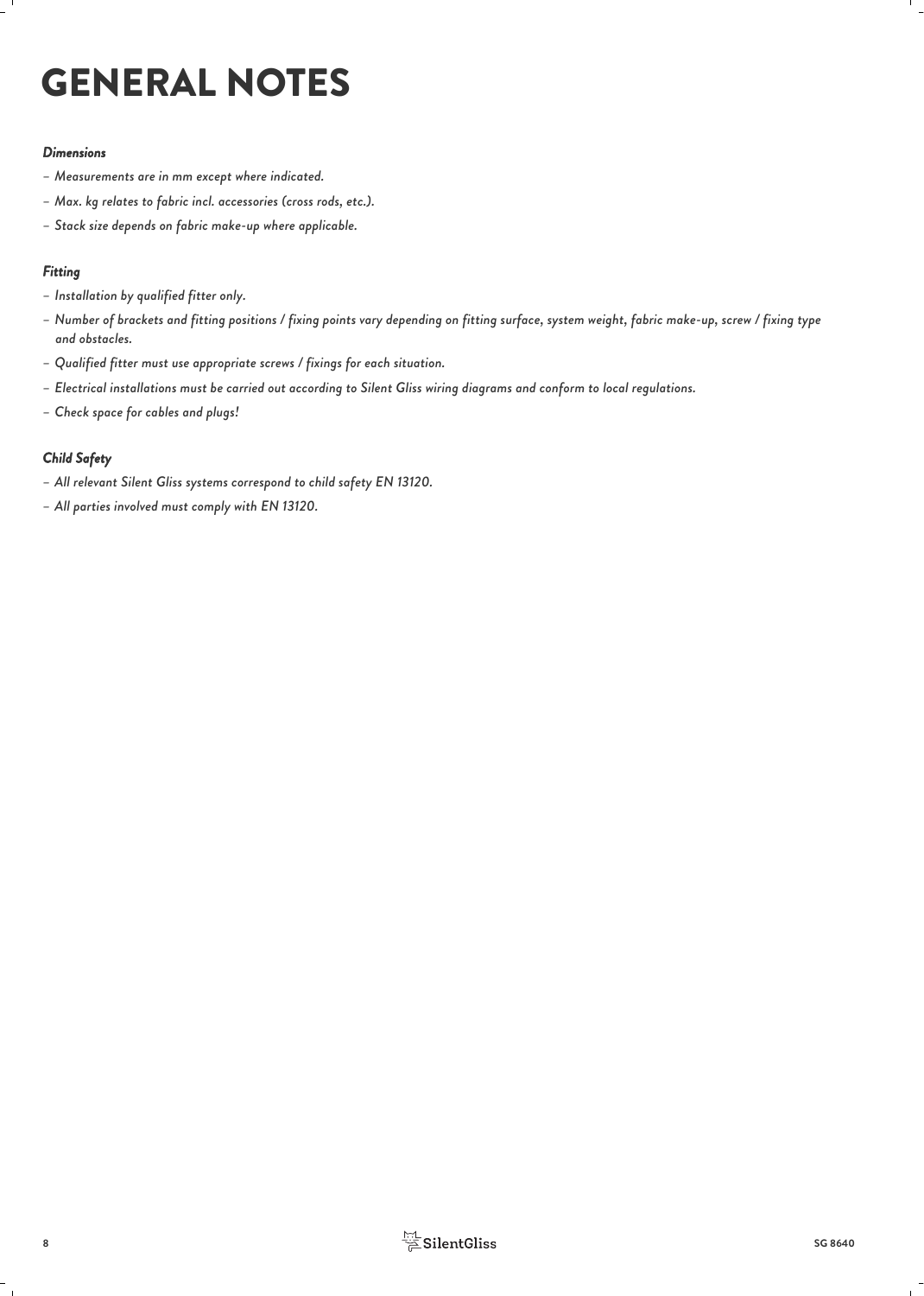# PARTS

# A. STANDARD PARTS



# *SG 8619*



*SG 8641*



**SG 8642**<br>Box cover S/M 105x125 mm *Box cover S/M 105x125 mm*



# *SG 8643*

*Side guide case inside fitting*



*SG 8644 Side guide cover*



# *SG 8645 Bottom bar*



*SG 8646 Cable spool left*



*SG 8647 Cable spool right*



*SG 8648 Tube adapter*

> *SG 8649 Pulley*



*SG 8656*



*Spring*







*SG 8659 Zip profile*



*Tube ø 74 mm*



*Tension wire ø 1.5 mm End cover left S/M 105x125 mm*

*SG 8668*

*SG 8667*

*Box case S/M 105x125 mm End cover right S/M 105x125 mm*

# *SG 9916*

*Hirschmann plug set*

# B. OPTIONAL PARTS



*SG 8651 Cable spool left L*

### *SG 8652*

*Cable spool right L*



*SG 8653*

*Tube adapter L*



#### *SG 8661*

*Box case L 126x146 mm*



#### *SG 8662*

*Box cover L 126x146 mm*

# *SG 8663*

*Side guide case inside fitting*



*SG 8664 Side guide profile inside fitting*

# *SG 8666*

*Tube L ø 85 mm*

## *SG 8669*

*End cover left L 126x146 mm*



Â

# *SG 8671*

*End cover right L 126x146 mm*



*SG 8672*

*Side guide case*

## *SG 8673*

*SG 8674*

*Concealed side guide profile*



#### *Concealed side guide cover*